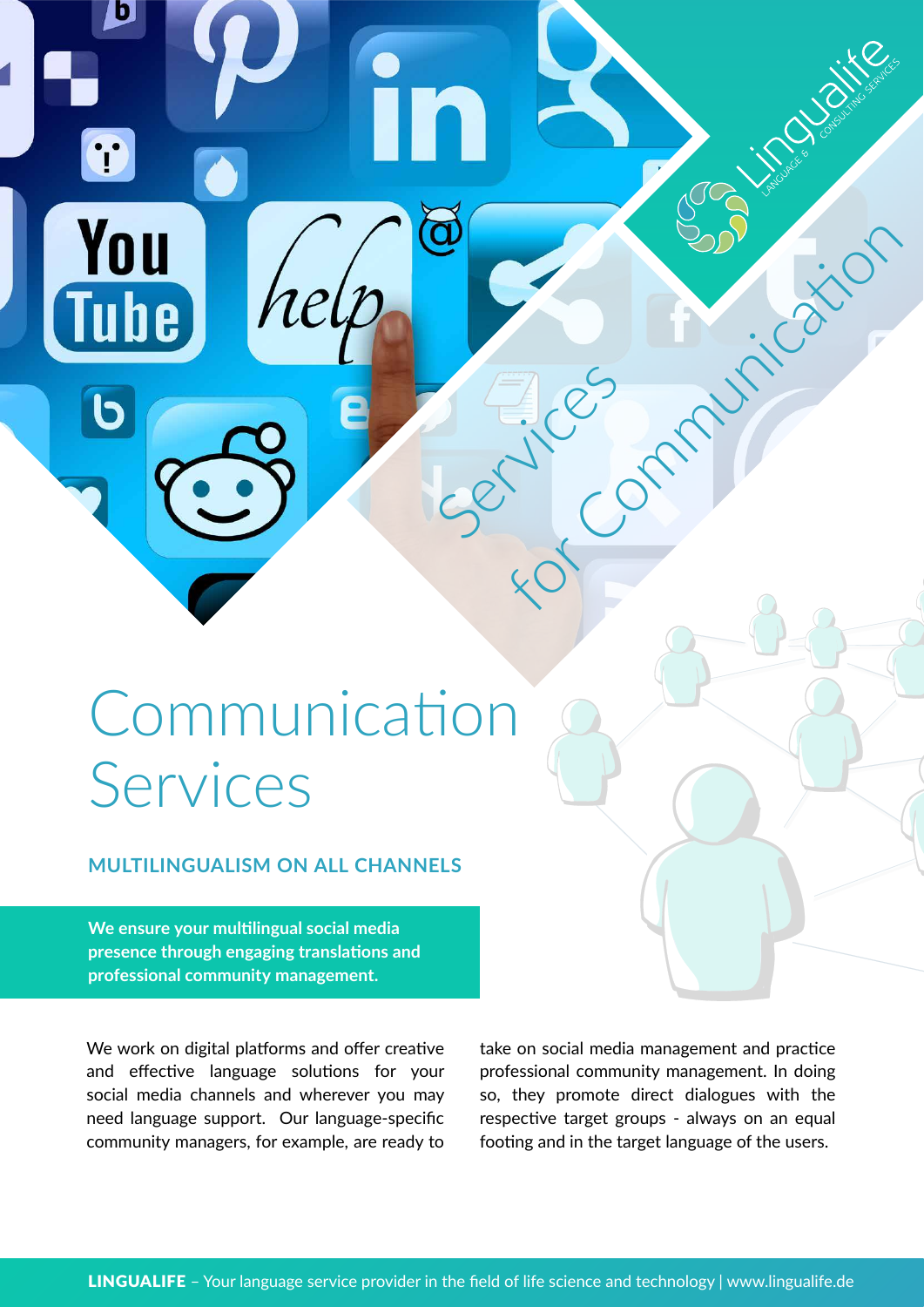#### **REAL-TIME COMMUNITY MANAGEMENT**

We practice proactive community management and participate in public discussions on behalf of your brand. Always in the language of your target groups and your target markets.

Real-time community management enables us to respond quickly to current events. The discussions are of great interest to the users, whilst also being highly relevant, as well as generating a high level of attention  $-$  this way we make the most of the opportunity by including your brand in the discussions. The Lingualife Community Management Team relies on empathy, spontaneity, the right tone, a transparent brand reference and a sense of users' concerns.

#### **Messenger Marketing**

*Lingualife also provides support on major messenger platforms, such as Facebook Messenger and WhatsApp.*



*If you want to rely on human interactions in addition to chatbots, our Lingualife communication experts are available 24/7. Through modern cloud technologies,* 

> *we maintain an overview of the different customer groups and corresponding productspecific questions and answer the questions of your users in a timely manner and according to the respective brand message.*

**OUR 5 SERVICE PROMISES FOR SUCCESSFUL COMMUNITY MANAGEMENT ARE:**



#### **MONITORING**

**We** always know when intervention is required, to settle disputes and to moderate discussions.

#### **FAST RESPONSE TIMES**

We are always there for users, so they never have to wait more than two hours for an answer.





#### **UNIFORM FORMULATIONS & POSITIONS**

Our community management represents your company in the online community whilst utilising your corporate wording. The respective language and positioning correspond to your company's image — this conveys authenticity and creates trust.